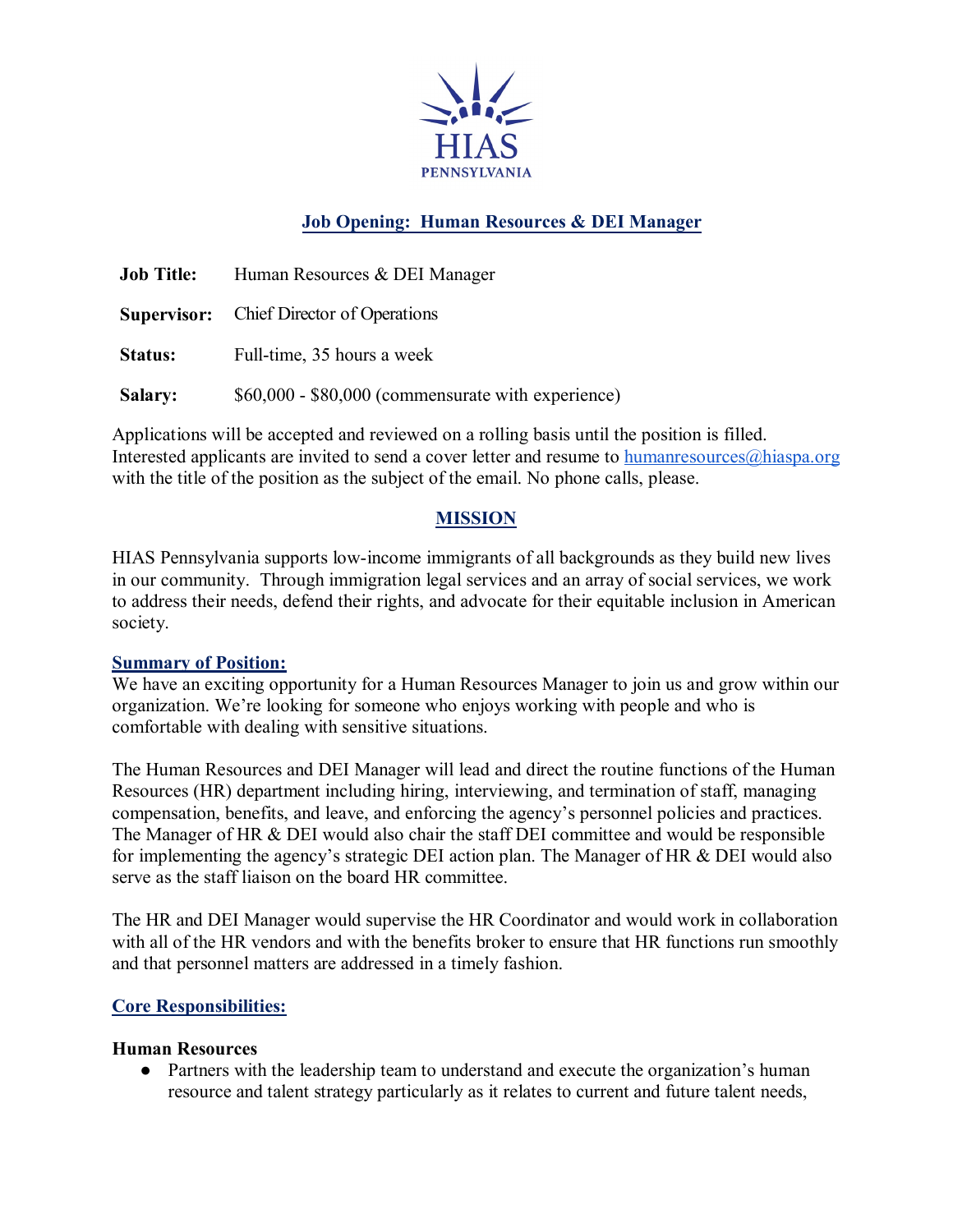

recruiting, retention, and succession planning.

- Provides support and guidance to managers, and other staff when complex, specialized, and sensitive questions and issues arise; may be required to administer and execute routine tasks in delicate circumstances such as providing reasonable accommodations, investigating allegations of wrongdoing, and terminations.
- Manages the talent acquisition process, which may include recruitment, interviewing, and hiring of qualified job applicants.
- Analyzes trends in compensation and benefits; researches and proposes a competitive base and incentive pay programs to ensure the organization attracts and retains top talent.
- Oversees employee disciplinary meetings, terminations, and investigations.
- In partnership with the Deputy Director, ensures compliance with federal, state, and local employment laws and regulations, and recommended best practices; reviews policies and practices to maintain compliance.
- Maintains knowledge of trends, best practices, regulatory changes, and new technologies in human resources and talent management, and employment law.
- Oversee the agency-wide performance evaluation process.
- Onboard and offboard employees.
- Performs other duties as assigned by the Deputy Director.

# **Diversity, Equity, and Inclusion (DEI)**

- Chair the staff DEI Committee.
- Implement the agency's DEI action plan and develop a new one once the existing one has been fully executed.
- Serve as the agency's DEI "expert" and develop relationships with DEI professionals and volunteers to organize training, infinity groups, and other DEI-related activities for the staff.
- Create agency DEI cultural norms to encourage inclusiveness.

### **Training & Development**

- Organize supervisor, leadership, and communication training for managers.
- Develop peer groups and facilitate spaces for growth and cross-team collaboration.
- Creates learning and development programs and initiatives that provide internal development opportunities for employees.
- Develop and maintain the staff training portal.

### **Human Resources and DEI Manager Requirements**

- Bachelor's degree required;
- Bachelor's degree in Human Resources, Business Administration, or related field is preferred but not required.
- A minimum of three years of human resource management experience is required.
- SHRM-CP, SHRM-SCP, or a Human Resources Management Certification is highly desired.
- Excellent verbal and written communication skills.